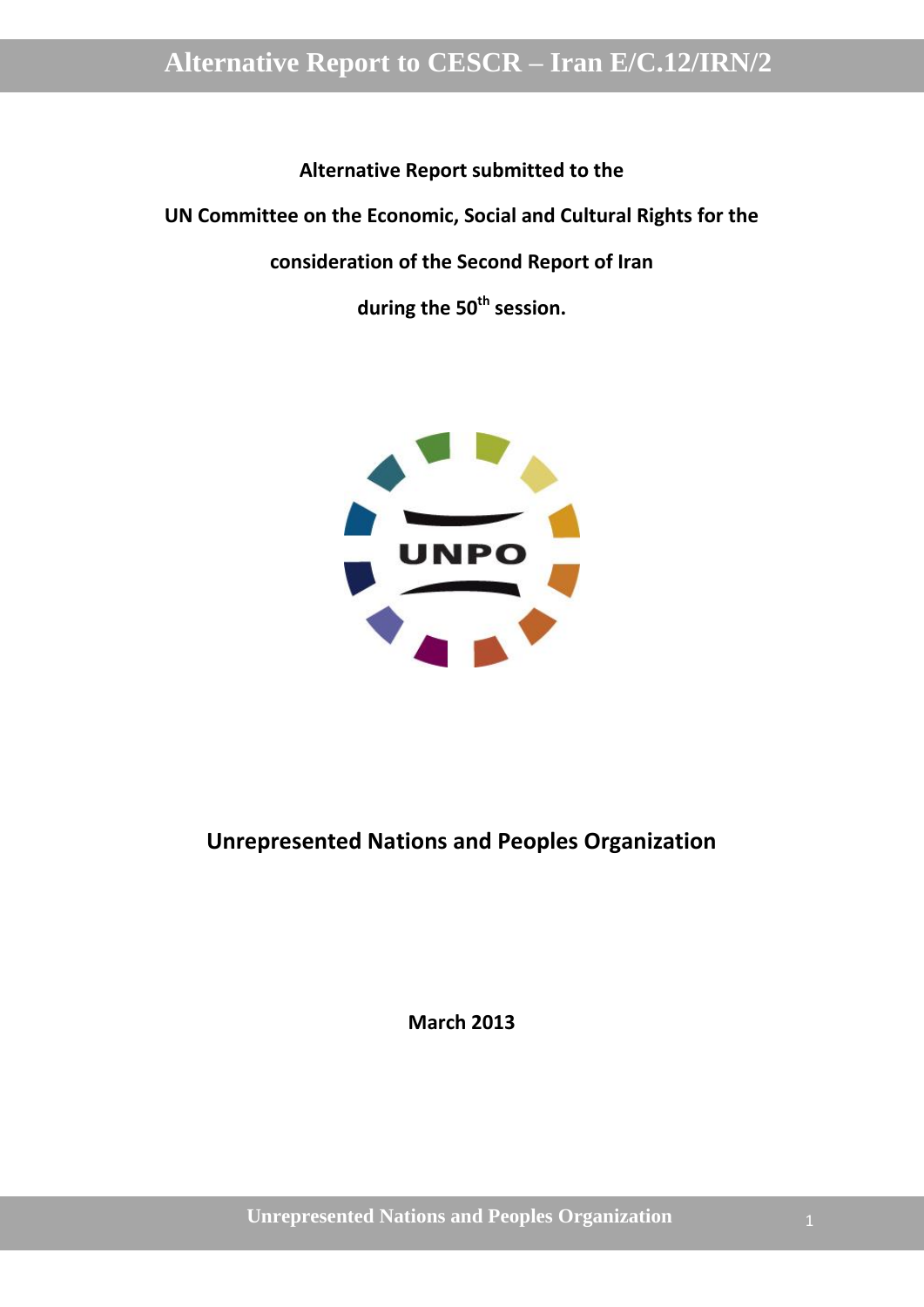## **Table of Contents**

#### **Contact Information**

**Unrepresented Nations and Peoples Organization** International Secretariat Laan van Meerdervoort 70 2517AN The Hague

The Netherlands [www.unpo.org](http://www.unpo.org/)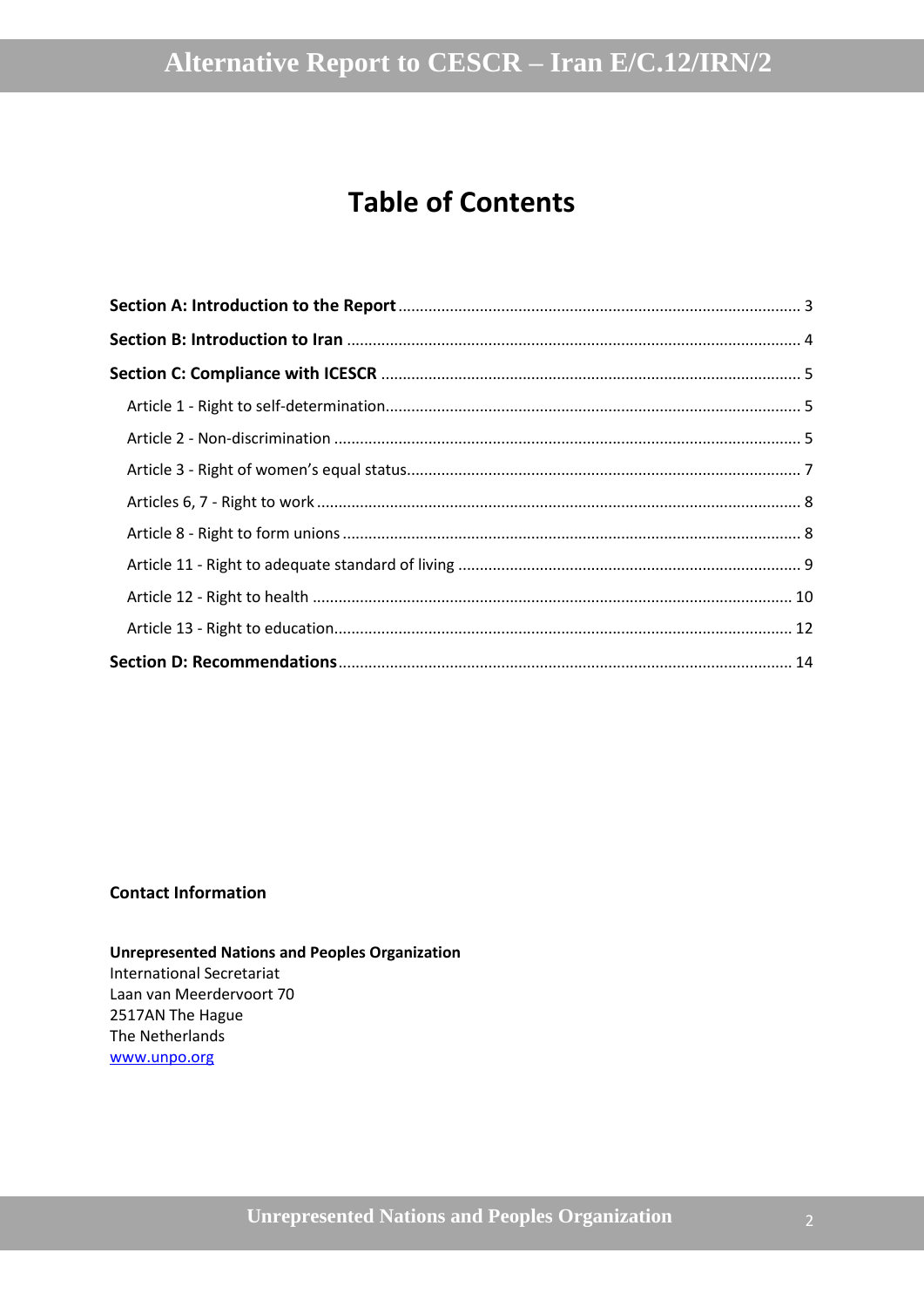## <span id="page-2-0"></span>**Section A: Introduction to the Report**

This alternative report was submitted by the Unrepresented Nations and Peoples Organization (UNPO) on the occasion of the 50<sup>th</sup> Session of the Committee on Economic, Social and Cultural Rights (henceforth, "the Committee").

The framework of this report will comment upon relevant articles of the International Covenant on Economic, Social and Cultural Rights sequentially. The final section of the report raises questions and introduces recommendations intended to inform the discussions taking place within the International Covenant on Economic, Social and Cultural Rights (henceforth, "ICESCR" or "the Covenant") and between the Committee and the Iranian delegation at the  $50<sup>th</sup>$  Session.

This alternative report will focus on the situation of four minority communities in Iran, namely the Baloch, Kurds, Azeri and Ahwazi Arabs and the Iranian government's compliance to the implementation of the provisions in the International Covenant, as it affects these particular groups. Iran's cultural diversity remains in danger as minority community members continue to be harassed on daily basis. Human rights activists, liberal intellectuals and journalists speaking out against these abuses are also targeted. And while Iran insists that it is willing to cooperate with the Human Rights Council, this report will show the country's failure to comply with several articles of the Covenant.

Furthermore, although abuses against Persians take place on daily basis, the rate in which minorities are harassed and persecuted is still much higher. Illegal imprisonment and summary executions face greater impunity in the regions with greater minority populations due to the lack of reporting and government interest. International NGOs and Human Rights organizations also tend to grant less public attention to the pervasiveness and significance of violence committed against these communities.

This report will be organized in the following fashion. It will primarily introduce the situation of UNPO members in Iran, describing the main issues they are each confronting with regard to the policies adopted by the Iranian government. It will then outline each article of the ICESCR, which the Iranian government is believed to have violated, and address them with a brief description. Finally, the report will present a series of recommendations to be addressed during the 50<sup>th</sup> Session.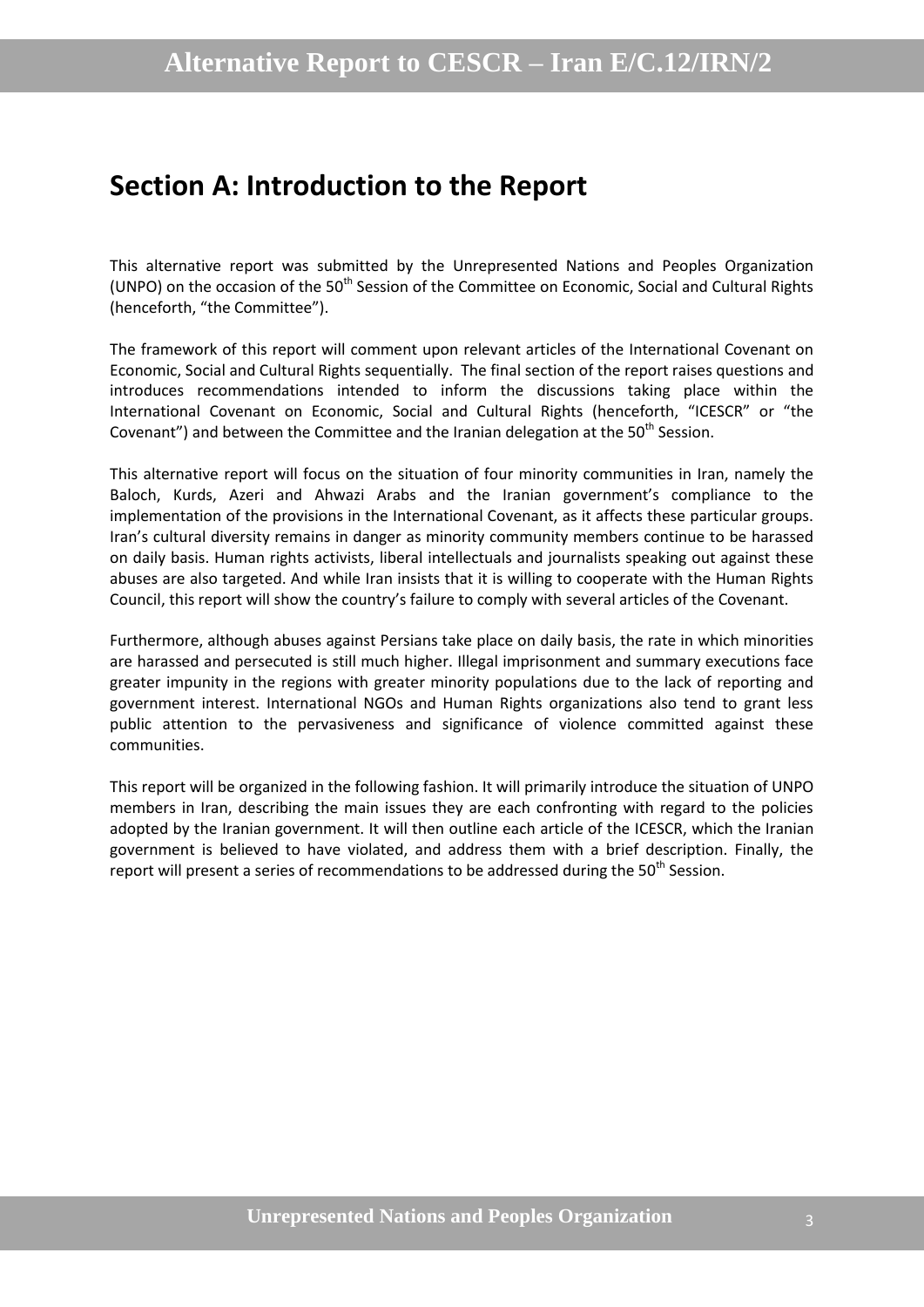### <span id="page-3-0"></span>**Section B: Introduction to Iran**

This report will focus on the situation of four UNPO members, which are non-Persian ethnic groups, the Ahwazi Arabs, Azeri Turks, Kurds and Baloch. These minority groups share a history of political repression and denial of the most basic cultural rights. In order to better understand the context in which this report should be read, a short summary of each group's situation shall be presented.

#### *Ahwazi Arabs*

The Ahwazi Arabs are an indigenous people of the Al-Ahwaz province, also known as Khuzestan or Arabistan. An autonomous emirate in the past, the region has experienced on-and-off recognition of autonomy and independence. One of their main issues of concern has to do with the government policies used to destabilize the community and change the ethnic composition of the region. Practices such as cultural repression, land grabbing and forced migration have been a constant source of fear in the region. Ahwazi Arabs have also found themselves marginalized by discriminatory practices such as 'gozinesh' and removed from decision making regarding natural resources on their ancestral land, which is rich in oil reserves.

#### *Southern Azerbaijan*

Lying south of the Republic of Azerbaijan and Armenia, the region has historically attracted nomadic tribes, including Azerbaijanis' main ancestors. Persians arrived later and soon incorporated their territory to the empire. Upon being split between what is now the Republic of Azerbaijan and Southern Azerbaijan, in Iran, ethnic Azeris continued to face retaliation for a brief experiment with independence after World War II. Azerbaijani Turkish languages have since been banned in schools and activists persecuted under unfair charges, while being deprived of legal representation.

#### *Iranian Kurdistan*

Iranian Kurdistan is located in the northwest region of Iran and holds a majority Kurdish population. One of their main issues of concern is political persecution and marginalization. Kurdish regions are often neglected by the Iranian government and the increasing levels of poverty have been accompanied by growing inequality. Forced evictions and lack of access to housing have led many to resort to living in precarious and unsafe conditions. And while political persecution remains a dominant factor in current domestic affairs, Kurds currently make up the majority of Iran's political prisoners of conscience.

#### *West Balochistan*

The indigenous Baloch people, the majority of whom reside in the Sistan-Balochistan province in southeast Iran, are descendants of some of the earliest human civilizations. After existing as semiindependent tribal confederacies, the Baloch have experienced vast marginalization since the division of their nation by the British and Persian Empires. Successive government demographic manipulations have aimed at reducing the Baloch community to a minority in their own region. Through this process, non Baloch people are encouraged to move to West Balochistan, acquire property and set up businesses. The main outcome of this has been that in some areas, Baloch communities are losing their identity, effectively becoming a minority in their homeland. Baloch are also repeatedly subjected to persecution, imprisonment, torture and executions.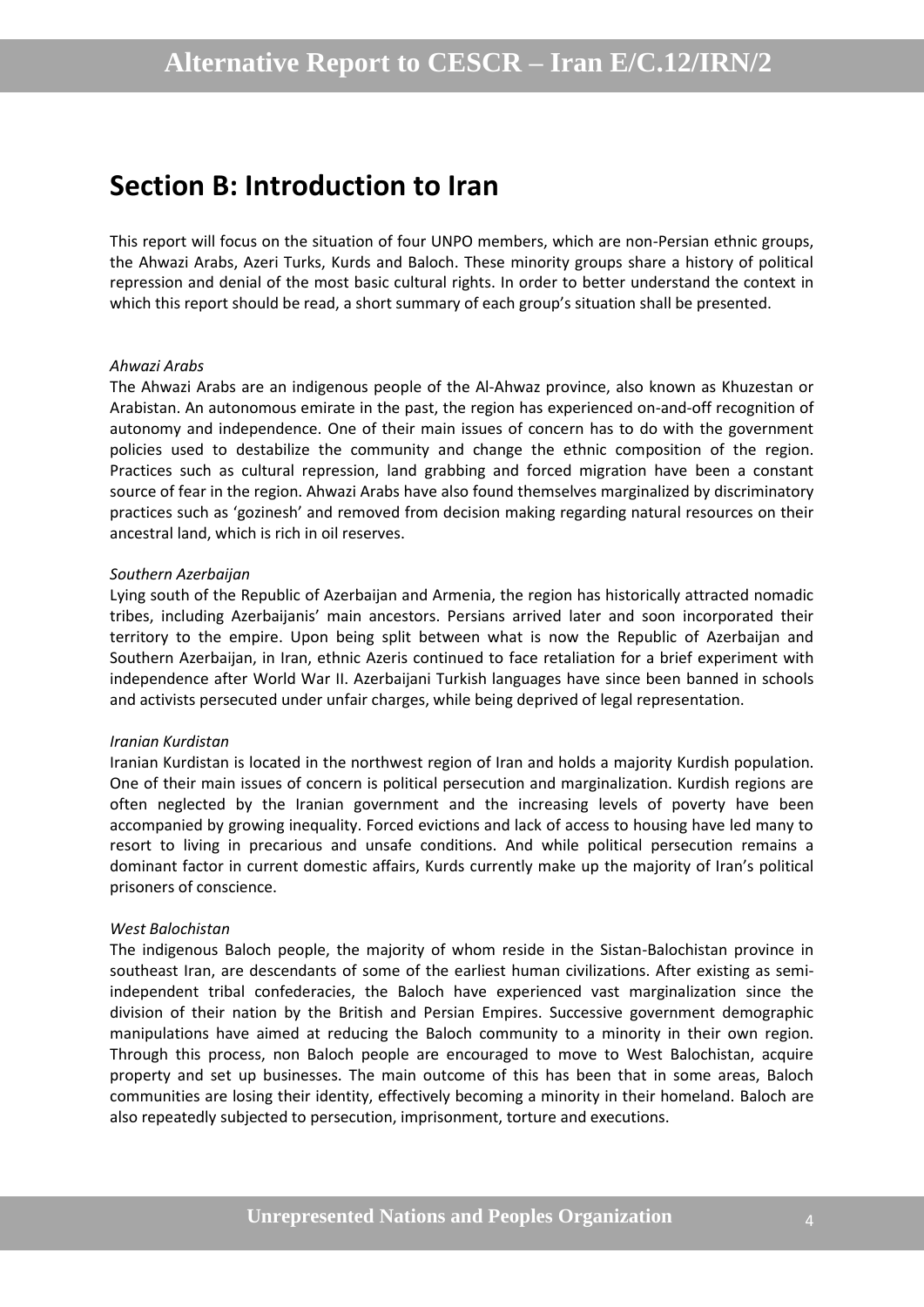## <span id="page-4-0"></span>**Section C: Compliance with ICESCR**

#### <span id="page-4-1"></span>**Article 1 – Right to self-determination**

**Article 1.1** *states that "All peoples have the right of self-determination. By virtue of that right they freely determine their political status and freely pursue their economic, social and cultural development."*

**Article 1.2** *states that, "All peoples may, for their own ends, freely dispose of their natural wealth and resources without prejudice to any obligations arising out of international economic co-operation, based upon the principle of mutual benefit, and international law. In no case may a people be deprived of its own means of subsistence."*

Non Persians continue to face different degrees of restriction and discrimination in Iran. This is particularly the case with religious minorities, who are often deprived of the freedom to pursue their own religious beliefs; and ethnic minorities, whose rights to teach and promote their communal languages are also curtailed. The Iranian government also refuses to recognize Ahwazi Arabs, Azeris, Balochis, and Iranian Kurds as indigenous peoples, despite strong historical evidence that they are respectively first peoples in what is now Iran. These communities are instead referred to as minorities, although most of them constitute majorities in their respective regions.

In regards to the "right to freely determine their political status", the Iranian Constitution, in its Article 59, states that "[i]n extremely important economic, political, social, and cultural matters, the functions of the legislature may be exercised through direct recourse to popular vote through a referendum […]". However, Article 56 adds to that by providing that God has absolute rule over the people and that, consequently, regulations pertaining to civil, political and cultural spheres must be based on Islamic criteria<sup>1</sup>. Accordingly, minority groups who do not follow these exact precepts remain politically, economically and socially marginalized.

### <span id="page-4-2"></span>**Article 2 – Non-discrimination**

1

**Article 2.2** *requires the States Parties to the Covenant to undertake steps to "guarantee that the rights enunciated in the present Covenant will be exercised without discrimination of any kind as to race, color, sex, language, religion, political or other opinion, national or social origin, property, birth or other status."*

Regional ethnicities are systematically excluded from many benefits of investment and development related to natural resource wealth. For example, while the region of Sistan-Balochistan is rich in

<sup>1</sup> Kharrazi, Fardin. *Basic Rights in the Islamic Republic of Iran*. Iran Spectrum. Web. July 2012. Available at [http://www.iranreview.org/content/Iran\_Spectrum/Basic-Rights-in-the-Islamic-Republic-of-Iran.htm]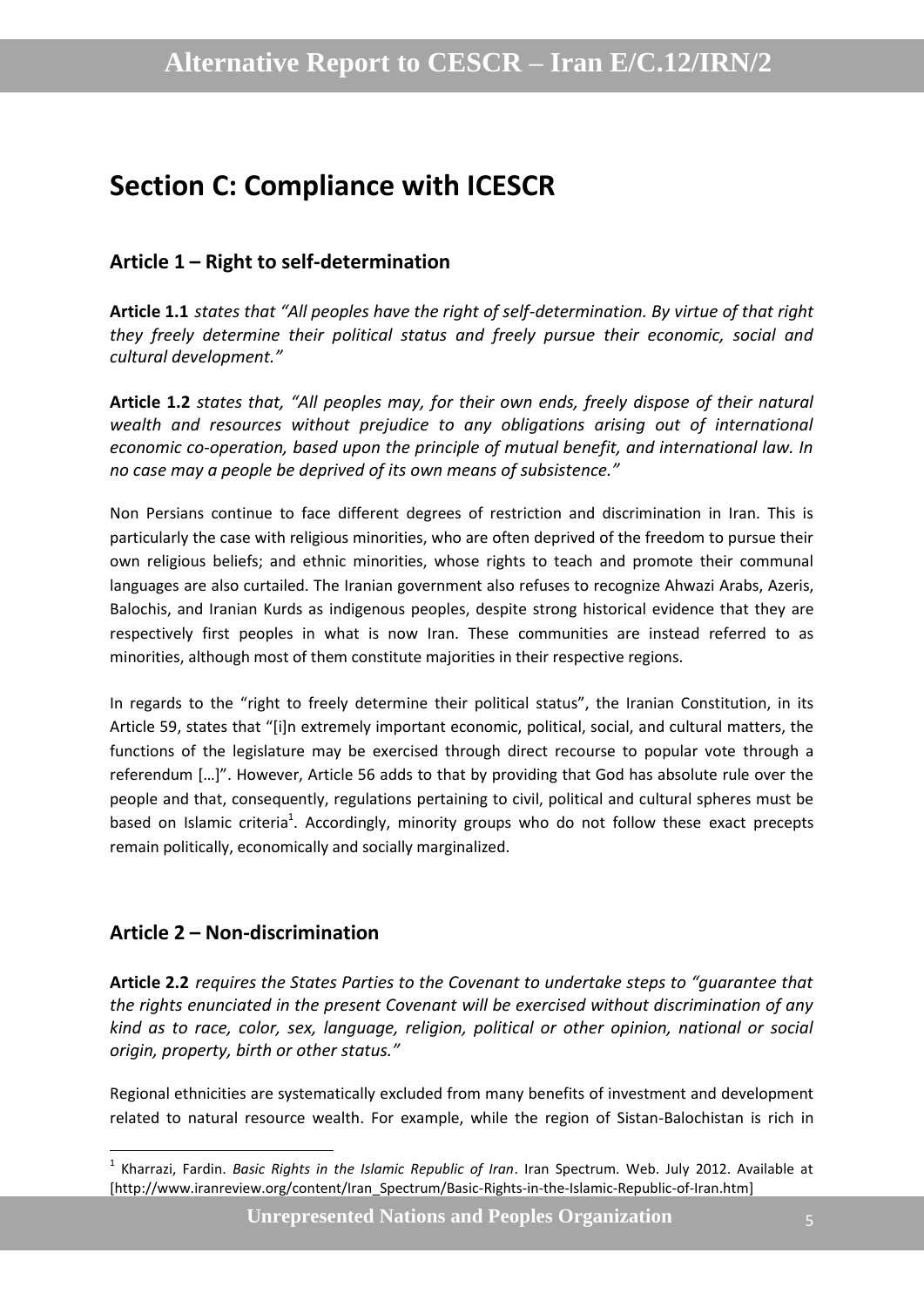minerals, including gas, oil, gold and marine resources, it remains the most underdeveloped and poorest region in Iran. Likewise, in terms of resources, the Ahwazi homeland is the richest region in the country. It produces up to 90% of the Iranian oil<sup>2</sup>, and provides further in terms of agriculture, as the land contains highly fertile soil. Given the fact that the province is a keystone of the Iranian economy, it should come as a surprise that the Ahwazi currently live in very unstable and poor conditions. This is not, however, the case for all residents of these provinces, but it is notably the situation in most minority dominant areas. Illiteracy rates are high, and access to basic services, such as plumbing, electricity, pavements, public transport, waste water collection, is precarious. They are denied equal access to education and healthcare, despite being the largest ethnic group in the province.

The denial of basic human rights and the ongoing discriminatory practices have increased collective grievances, precipitating a series of demonstrations in Khuzestan, in 2011. Hundreds of Ahwazi protesters were arrested and convicted during flawed trials, while many were summarily executed.<sup>3</sup> Prior to the unrest, human rights lawyer and Nobel laureate, Shirin Ebadi, expressed her concern over the situation in Khuzestan through a letter to the United Nations High Commissioner of Human Rights, which stated "Considering the geographic importance of the Khuzestan Province, and bearing in mind that Arab Iranians in the region have suffered from undue discrimination and currently live under unfavorable conditions, a widespread unrest in this region of Iran is probable".<sup>4</sup> However, no immediate action was taken by the international community and the situation escalated to violence only a month following her appeal.

Other minorities face similar individual or systemic discrimination. Kurdish regions have been economically neglected, and parents have been banned from registering their children with certain Kurdish names. In Southern Azerbaijan, chauvinism as a practice has led to the targeting of Azeri's national culture and language. Azerbaijani Turkish language has been removed from official use, and not been allowed to be taught in schools.

Furthermore, non-Shi'a Muslims are doubly affected by the government's discriminatory policies in Iran. A few subgroups within the Arab, Baloch, Kurd and Azeri communities are Sunni Muslims and even fewer are Christians. The majority of Baloch are Hanafi Sunnis, and their religious leaders are a frequent target of intimidation. Baloch are generally pressured to convert to Shi'a Islam in order to find employment and ensure better access to education.

Discrimination also occurs in the professional sphere, as the practice of *Gozinesh*<sup>5</sup> has further marginalized these communities. *Gozinesh* is a selection procedure which requires prospective state officials and employees to demonstrate, *inter alias*, allegiance to the state religion. The practice is

1

<sup>2</sup> Ahwazi Arab Solidarity Network. *Ahwaz Human Rights Review 2012*. 2012. p.5

<sup>3</sup> International Campaign for Human Rights in Iran. *Only One Month to Find, Sentence and Execute Suspects, Says Ahwazi Activist.* Web. May 2011. Available at: [http://www.iranhumanrights.org/2011/05/ahwaz-suspects-execute/].

<sup>4</sup> Ahwazi Arab Solidarity Network. *Nobel Prize Winner Shirin Ebadi's appeal on Ahwazi Arabs*. Web. April 2011. Available at: [http://ahwazsolidarity.org/1/post/2011/4/nobel-prize-winner-shirin-ebadis-appeal-on-ahwaziarabs.html]

<sup>&</sup>lt;sup>5</sup> International Labour Conference, 100th Session, 2011. Report of the Committee of Experts on the Application of Conventions and Recommendations. Available at: [http://www.ilo.org/ilc/ILCSessions/100thSession/reports/reportssubmitted/WCMS\_151556/lang--en/index.htm].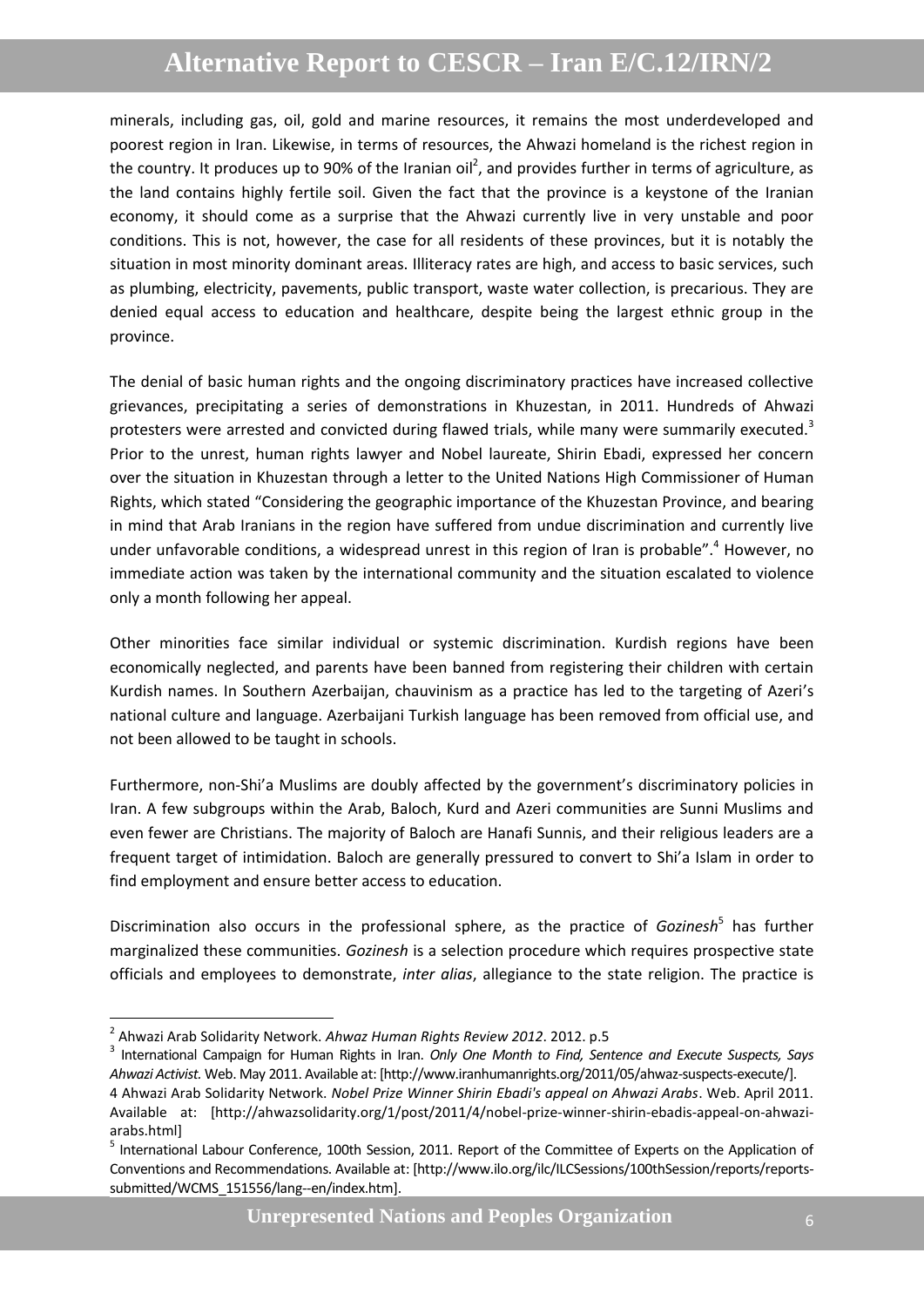known to have also been employed in the private sector to the detriment of minorities. There is, therefore, a deliberate pattern of refusal to employ members of ethnic minorities, especially in medium to high government positions. For instance, in Balochistan, no Baloch community member has ever served as an ambassador or a minister, and in the armed forces they have only been appointed to lower ranks<sup>6</sup>. Generally, the unemployment rate among minorities and vulnerable groups is much higher than that of Persians.<sup>7</sup> This is particularly the case in the southern provinces of Balochistan and Khuzestan (Al-Ahwaz), where the rates are the highest of the country.

#### <span id="page-6-0"></span>**Article 3 – Right of women's equal status**

1

**Article 3** *states that "The State Parties to the present Covenant undertake to ensure the equal right of men and women to the enjoyment of all economic, social and cultural rights set forth in the present Covenant."*

According to a report developed by the UNDP in 2011, Iran ranks 98 out of 187 in gender inequality, which includes inequality over women's rights under Iranian law. Several Iranian NGOs have been working to guarantee a better legal scenario for women, as discriminatory laws continue to create conditions for the emergence of gender inequality in the country. These include laws on marriage, divorce, the number of partners, the age of criminal responsibility, inheritance, bearing witness and social security. The government does not seem to support the work done by activists on this subject, as many have been sentenced to prison, especially in 2012, under the charge of acting against national security. Moreover, Iran has yet to develop mechanisms to guarantee gender equality under the law, as cases of discriminatory condemnations still persist.

The Report of the Special Rapporteur on violence against women, following a mission to Iran in 2005, has raised concerns about the worrisome gaps in guaranteeing gender equality. $8$  Other issues presented in the report have to do with State-promoted institutional structures of power based on gender and ethnicity, which have made it difficult for women to escape public and private violence. Iran did not accept the request made by the Special Rapporteur for a visit to the country, in 2011. Despite showing previous interest in cooperating with the United Nations, the government has not allowed visits concerning thematic mandates since 2005.

<sup>6</sup> UNPO. *UNPO Co-Hosts "Minority Rights In Iran" Event At United Nations*. Web. March 2012. Available at [http://www.unpo.org/article/14039].

<sup>7</sup> Minority Rights Group International. *State of the World's Minorities and Indigenous Peoples 2012 – Iran.* Web. June 2012. Available at [http://www.unhcr.org/refworld/country,,MRGI,,IRN,,4fedb3fcc,0.html].

<sup>8</sup> Commission on Human Rights. *Integration of the Human Rights of Women and a Gender Perspective: Violence against Women, mission to the Islamic Republic of Iran*. Web. January 2006. E/CN.4/2006/61/Add.3. Available at: [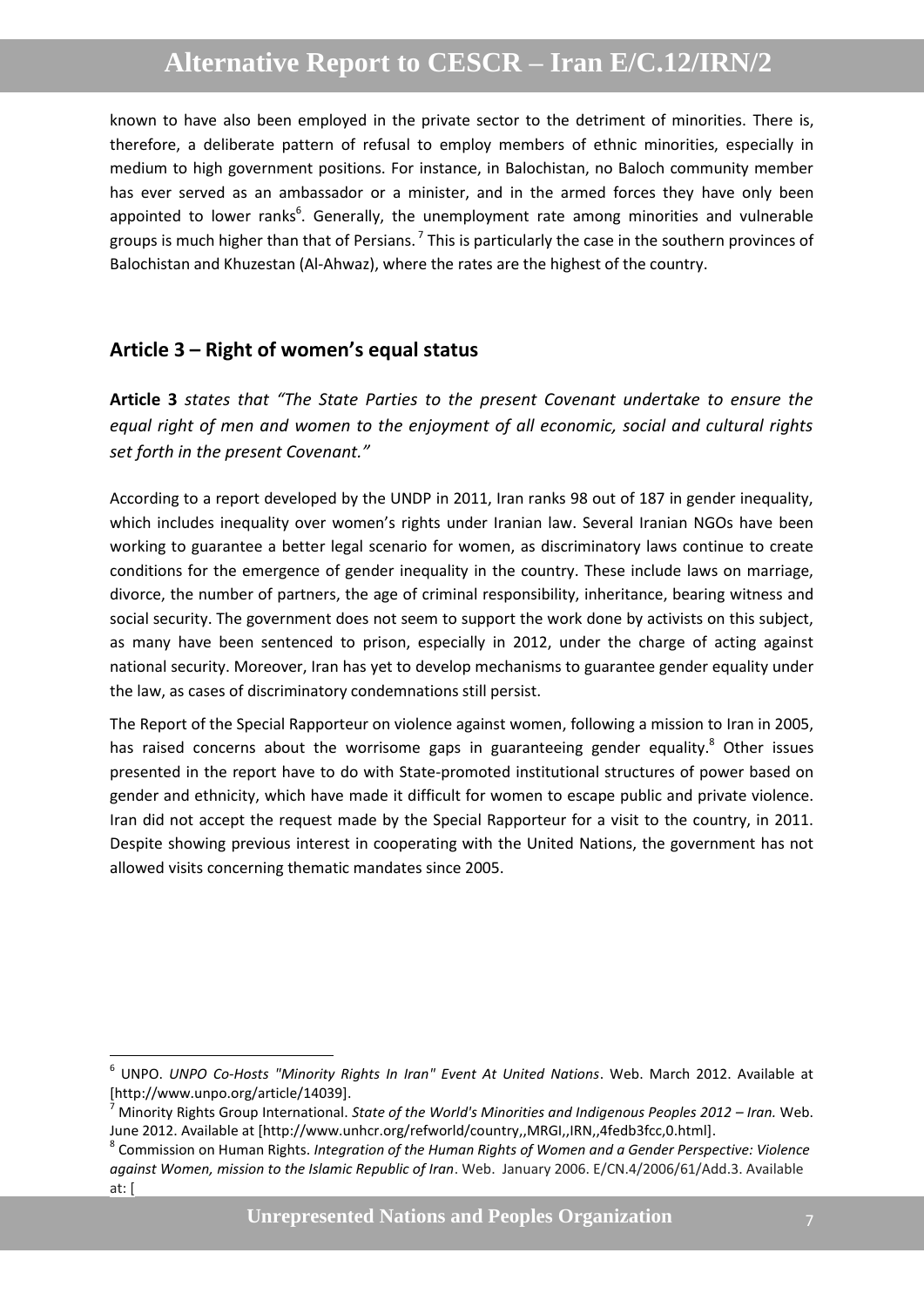### <span id="page-7-0"></span>**Articles 6, 7 – Right to work**

**Article 6.1** *requests States Parties to "recognize the right to work, which includes the right of everyone to the opportunity to gain his living by work which he freely chooses or accepts, and will take appropriate steps to safeguard this right."*

**Article 7** *requests State Parties to "recognize the right of everyone to the enjoyment of just and favorable conditions of work which ensure, in particular… (a)(ii) A decent living for themselves and their families in accordance with the provisions of the present Covenant; […] (c) Equal opportunity for everyone to be promoted in his employment to an appropriate higher level, subject to no considerations other than those of seniority and competence;"*

As previously mentioned, the *Gozinesh* practice, which requires individuals to pass an ideological test demonstrating their allegiance to Shi'a Islam and the Islamic Republic of Iran, has led to the exclusion of non-Persians and religious minorities from various positions, both in the public and private sectors.

Article 28 of the Iranian constitution provides that "Everyone has the right to choose any occupation he wishes, if it is not contrary to Islam and the public interests, and does not infringe the rights of others. The government has the duty, with due consideration of the need of society for different kinds of work, to provide every citizen with the opportunity to work, and to create equal conditions for obtaining it." The article clearly protects the right to work, and yet regional ethnicities are still being blocked from employment for reasons relating to their non-Persian ethnicity and religious beliefs. Therefore, although in theory their right is guaranteed, in practice it has not yet achieved its full realization.

Iran's Second periodic report<sup>9</sup>, reinforced once again its commitment to guaranteeing the right to work, by naming domestic regulations pertaining to the safeguard of employees, employment and the right to form their own associations. The report enumerates several legal resources, including articles from the Iranian constitution, the 3<sup>rd</sup> and 4<sup>th</sup> Development Plan, the Twenty Year Vision and other programs. Nonetheless, despite presenting all of these provisions, the government did not address the situation of ethnic minorities.

### <span id="page-7-1"></span>**Article 8 - Right to form unions**

**.** 

**Article 8.1 (a)** *states that, "The right of everyone to form trade unions and join the trade union of his choice, subject only to the rules of the organization concerned, for the promotion and protection of his economic and social interests. No restrictions may be placed on the exercise of this right other than those prescribed by law and which are necessary in a democratic society in the interests of national security or public order or for the protection of the rights and freedoms of others."*

<sup>9</sup> Committee on Economic, Social and Cultural Rights. *Implementation of the International Covenant on Economic, Social and Cultural Rights: Second periodic reports submitted by States parties under articles 16 and 17 of the Covenant.* November 2009. E/C.12/IRN/2. Available at: [http://www.bayefsky.com/reports/iran\_e\_c12\_irn\_2\_2009\_adv.pdf].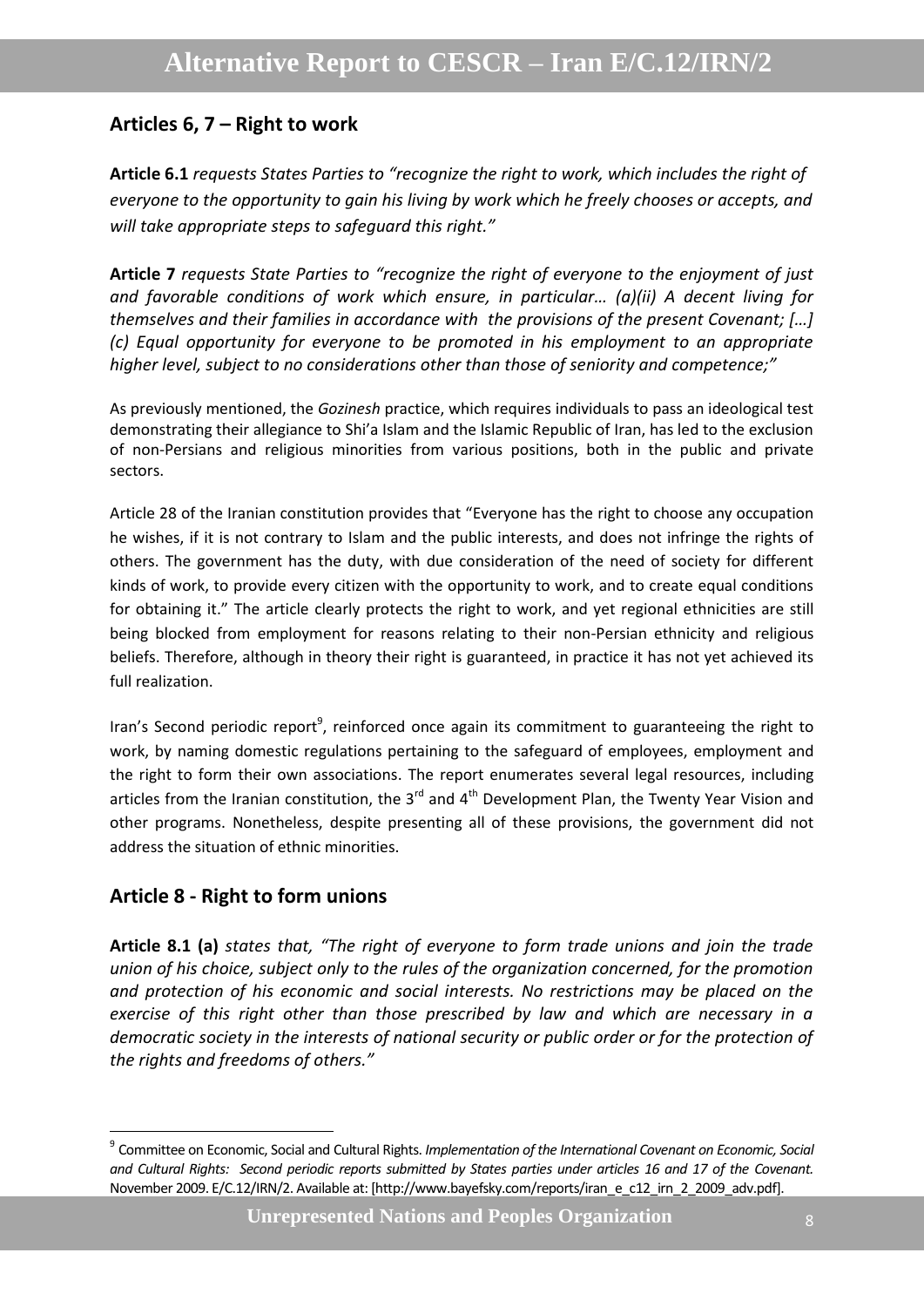Iran continues to arrest individuals for their participation in independent trade unions or advocacy for labor rights. Independent trade unions are essential to regional ethnicities that experience disproportionately high unemployment rates. Human Rights Watch recently documented the arrest of several peaceful labor activists and members of independent trade unions in Iran's Southern Azerbaijan and Kurdistan provinces who were indicted on charges of "participating in the organization of an unlawful group opposing the state", "disrupting national security by way of workers' strikes and armed rebellion," "assembly and collusion to further illegal activities," and "propaganda against the regime". $^{10}$ 

#### <span id="page-8-0"></span>**Article 11 – Right to adequate standard of living**

**.** 

**Article 11.1** *states that "The States Parties to the present Covenant recognize the right of everyone to an adequate standard of living for himself and his family, including adequate food, clothing and housing, and to the continuous improvement of living conditions. The States Parties will take appropriate steps to ensure the realization of this right, recognizing to this effect the essential importance of international cooperation based on free consent."*

Regional minorities experience disproportionately poor housing and living conditions in Iran. Over a million Ahwazi Arabs in Khuzestan live in shanty towns which are cut off from non-Arab settlements with separation walls. These areas lack everyday necessities such as plumbing, electricity, telephone, pavements, street lighting, public transport, sewage systems, schools, clinics, hospitals, shops, and parks. Adding to this, according to the International Federation for Human rights, over 15,000 Ahwazi Arabs have been displaced because their lands have not been properly demined. Many refugees from the Iran-Iraq war, which took place over two decades ago, have still not been able to come back home<sup>11</sup>. Land mines are also claiming many lives in the region. Explosions are often reported, while local Arabs continue to be employed in mine-sweeping missions along border areas. Iran is ranked second in terms of number of abandoned mines on its lands.<sup>12</sup> They are mostly concentrated in Khuzestan, West Azerbaijan and Kurdistan, and represent another legacy of Iran's previous warfare.

In Kurdistan, residents face similar challenges, as many Kurdish villages have not yet been fully rebuilt following the Iran-Iraq War. This shows that post-war reconstruction efforts have been disproportionally slow and insufficient in minority dominated regions. Baloch communities also face high rates of forced evictions. In 2005, an unspecified number of Balochs were forcibly evicted and had their huts demolished by security forces in the port city of Chabahar. The Iranian Ministry of

**Unrepresented Nations and Peoples Organization** 9

<sup>10</sup> Human Rights Watch. *Iran: New Arrests of Labor Activists*. Web. January 2012. Available at: [http://www.hrw.org/news/2012/01/30/iran-new-arrests-labor-activists].

<sup>&</sup>lt;sup>11</sup> International Federation for Human rights. *The Hidden Side of Iran: Discrimination against ethnic and religious minorities.* Web. 2010. Available at: [http://www.fidh.org/IMG/pdf/IrandiscrimLDDHI545a.pdf].

<sup>12</sup> AhwaziMic. *Ahwazi [Arabs employed to clear landmines continue to face serious risk as an estimated 16](http://ahwazmic.weebly.com/1/post/2012/12/ahwazi-arabs-employed-to-clear-landmines-continue-to-face-serious-risk-as-an-estimated-16-million-landmines-remain-from-the-iran-iraq-war-which-ended-in-1988.html)  [million landmines remain from the Iran-Iraq War, which ended in 1988](http://ahwazmic.weebly.com/1/post/2012/12/ahwazi-arabs-employed-to-clear-landmines-continue-to-face-serious-risk-as-an-estimated-16-million-landmines-remain-from-the-iran-iraq-war-which-ended-in-1988.html)*. Web. December 2012. Available at: [http://ahwazmic.weebly.com/1/post/2012/12/ahwazi-arabs-employed-to-clear-landmines-continue-to-faceserious-risk-as-an-estimated-16-million-landmines-remain-from-the-iran-iraq-war-which-ended-in-1988.html].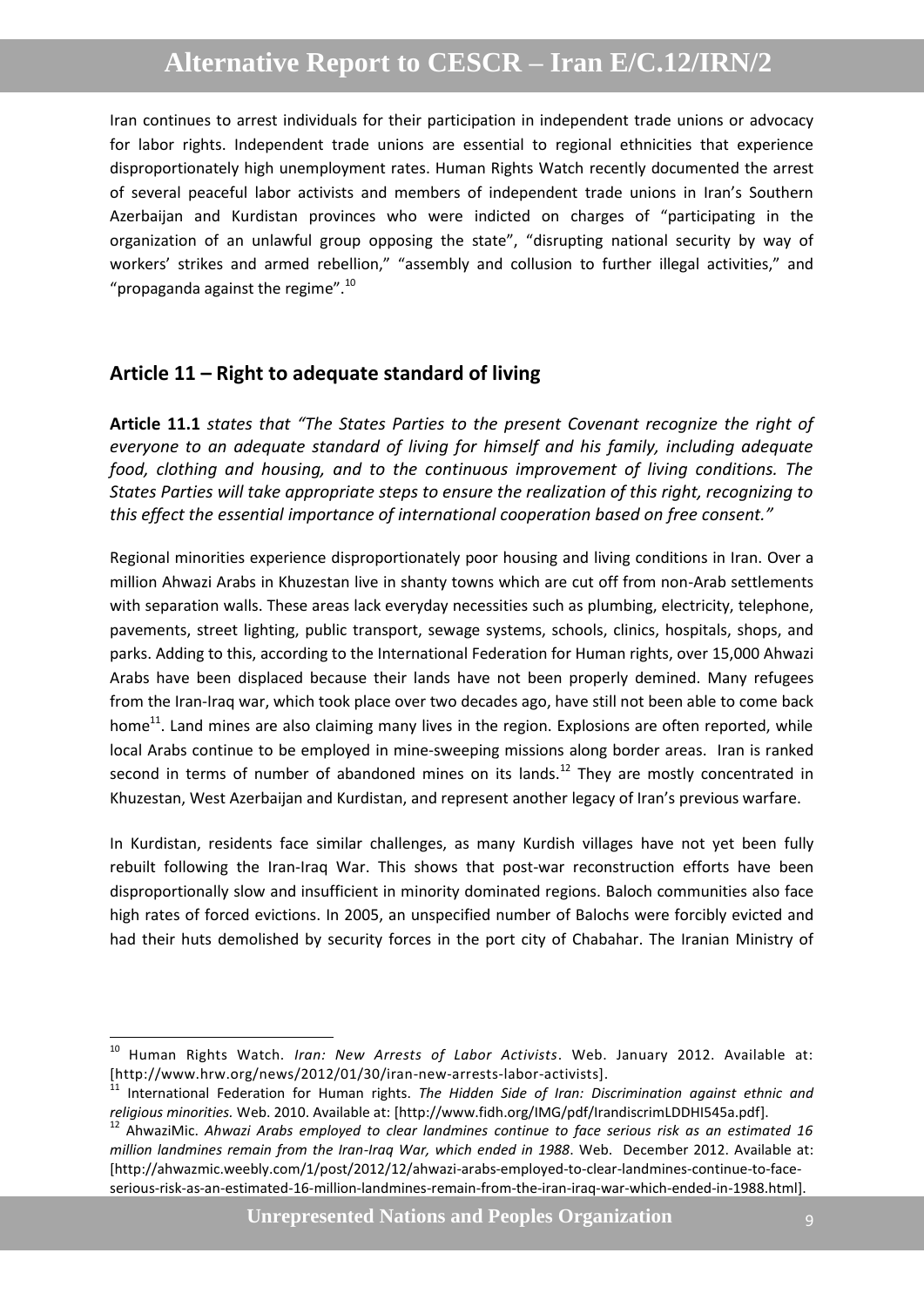Housing and Urban Development had apparently allocated the land for housing security forces while neglecting to offer alternative housing to those forcibly evicted. $^{13}$ 

Article 31 of the Iranian Constitution states that "It is the right of every Iranian individual and family to possess housing commensurate with his needs. The government must make land available for the implementation of this article, according priority to those whose need is greatest, in particular the rural population and the workers." Despite this provision, adequate housing is still constrained by the government's failure to guarantee basic living conditions for some of the country's ethnic minority communities. The UN Special Rapporteur on adequate housing reported from his visit to the country in 2005 that the living conditions of regional minorities remain unsatisfactory, noting that there are still high numbers of alleged cases of land confiscation and forced eviction taking place $^{14}$ . The Special Rapporteur has not been allowed a second visit to the country, despite the government's alleged interest in cooperation with the United Nations human rights mechanisms.

### <span id="page-9-0"></span>**Article 12 – Right to health**

**Article 12** *requires State Parties to recognize the right of everyone to the enjoyment of the highest attainable standard of physical and mental health, and the improvement of all aspects of environmental and industrial hygiene.*

Under Iranian law, there are a few national regulations that safeguard the right to health. The Iranian constitution, in its article 29 guarantees all citizens the right to health care. Food security is also mentioned as a basic priority for the welfare of the citizens. Yet, despite these regulations, industrial projects promoted by the Iranian government have typically ignored the health and environmental consequences faced by the people living in their respective regions.

In 2011, the World Health Organization declared that Ahwaz City was the most polluted place in the world due to its annual average of 372mg of suspended particles per cubic meter, a third more than the world's second most polluted city in Mongolia<sup>15</sup>. The effect of this pollution is made clear when considering the prevalence of respiratory diseases such as asthma among Ahwazi children. A study published in 2010 found that an average of 9.8% of Ahwaz children aged 13-14 years old has experienced asthma compared to the regional averages in the Middle East of 5.8%. Rates within other Iranian cities range from 2.1% to 7.1%.<sup>16</sup>

The province of Sistan-Balochistan remains the most underdeveloped region in Iran, with the worst indicators for life expectancy, infant and child mortality, access to improved water and sanitation. The nine year gap between overall life expectancies in Tehran (over 70 years in 1996) and Sistan-

**.** 

<sup>13</sup> Amnesty International. *Iran: Human Rights Abuses Against the Baluchi Minority.* Web. 2007. Available at: [http://www.amnesty.org/en/library/asset/MDE13/104/2007/en/1463de4f-d370-11dd-a329- 2f46302a8cc6/mde131042007en.pdf]

 $14$  Idem.

<sup>15</sup> World Health Organization. *Database: outdoor air pollution in cities.* Web. 2012. Available at: [http://www.who.int/phe/health\_topics/outdoorair/databases/en/index.html].

<sup>16</sup> Afra, M., Assar, S., Latifi, M., & Shakurnia, A.H. 2010. *Prevalence of asthma among schoolchildren in Ahvaz, Islamic Republic of Iran.* La Revue de Santé de la Méditerraneé orientale. 16 (6): 651-656.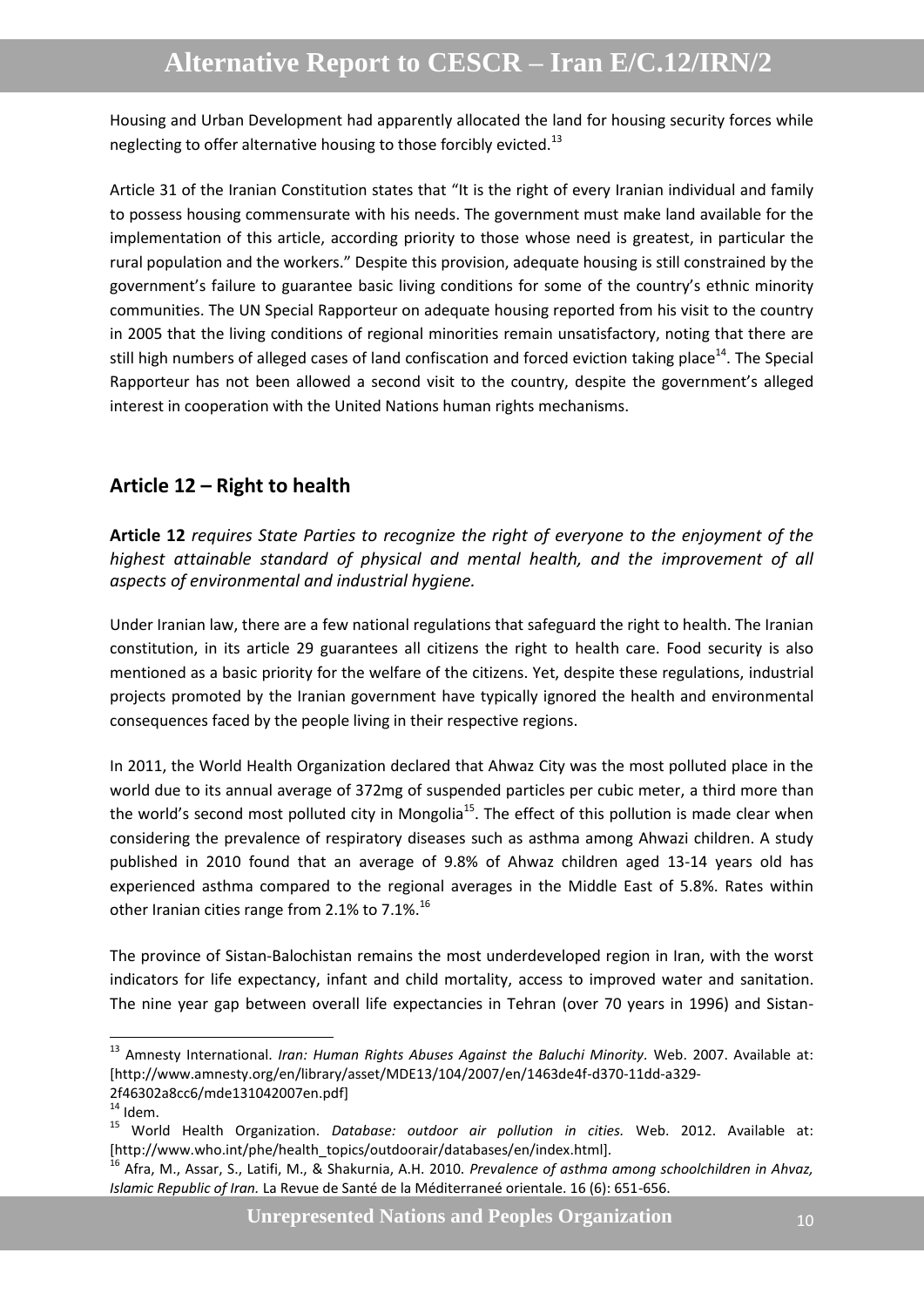Balochistan (61 years) reflects a "lack of investment in health clinics and other facilities in remote rural areas."<sup>17</sup>

Complete lack of basic services in areas where Iranian Kurds reside has further contributed to their overall poor health status. The Special Rapporteur on adequate housing noted that as a component of the right to an adequate standard of living, basic infrastructure should also be taken into consideration. In poor neighborhoods where regional ethnicities, such as Kurds, resided "an open-air sewage was sometimes observed and uncollected garbage blocked streets, obstructing traffic and access from the outside in case of emergencies."<sup>18</sup>

In the East Azerbaijan and West Azerbaijan regions in Iran, development policies of the Iranian government have caused Lake Urmia to lose over 60% of its water flow. Dams have been built on more than 20 tributaries feeding Lake Urmia, reducing the depth of the lake by 7 meters. The dry lakebed, which is covered with a thick crust of salt, has the potential to create a salt desert, endangering both the environment, the livestock, farming opportunities and the fifteen million ethnic Azeris in the region.<sup>19</sup>

Peaceful demonstrations aimed at raising awareness of the situation of the Lake have been arbitrarily detained. Several people were reportedly arrested since mid-2011.<sup>20</sup> The Association for the Defense of Azerbaijani Political Prisoners in Iran (ADAPP) reported that on September 3, 2011, many activists were injured and at least one died while in the hands of Iranian state forces. The Iranian police was known to have "used brutal force, [fired] rubber and metal bullets, and [used] tear gas and batons," to end the peaceful demonstrations.<sup>21</sup>

In August 2012, yet another calamitous event struck Southern Azerbaijan. Twin earthquakes hit the mountainous region leaving over 300 people dead and thousands injured. In a surprising response, Iran rejected offers of outside help from a number of countries, including Germany, Turkey, Russia and the United States. Alleging it could cope with the disaster on its own, Iranian authorities not only neglected the population, as thousands remained homeless for months following the event, but also persecuted activists seeking to collect aid for the victims.<sup>22</sup> These policies not only violate the Convention's intent but also demonstrate Iran's unwillingness to cooperate with other States even to protect its own citizens.

1

<sup>17</sup> United Nations Country Team in Iran. *Common Country Assessment for Iran*. Web. 2003. Available at: [http://www.undp.org.ir/DocCenter/reports/npd/CCA.pdf].

<sup>18</sup> Kothari, M. United Nations Commission on Human Rights. *Report of the special rapporteur on adequate housing as a component of the right to an adequate standard of living – Mission to the Islamic Republic of Iran.* 2005. E/CN.4/2006/41/Add.2. para.77

<sup>19</sup> UNEP. *The drying of Iran's Lake Urmia and its environmental consequences.* Web. February 2012. Available at: [http://www.unep.org/pdf/GEAS\_Feb2012.pdf].

<sup>20</sup> Human Rights Watch. *Iran: Allow Peaceful Protests Over Lake's Destruction*. Web. September 2011: Available at: [http://www.hrw.org/news/2011/09/10/iran-allow-peaceful-protests-over-lake-s-destruction]

<sup>&</sup>lt;sup>21</sup> Association for the Defense of Azerbaijani Political Prisoners in Iran. ADAPP appeals to the international community to assist with fight for the preservation of Lake Urmia, Azerbaijan, Iran. Web. 2012. Available at: [http://www.unpo.org/downloads/327.pdf].

<sup>22</sup> UNPO. *Southern Azerbaijan: Human Rights Activists Imprisoned.* Web. January 2013. Available at: [http://www.unpo.org/article/15326].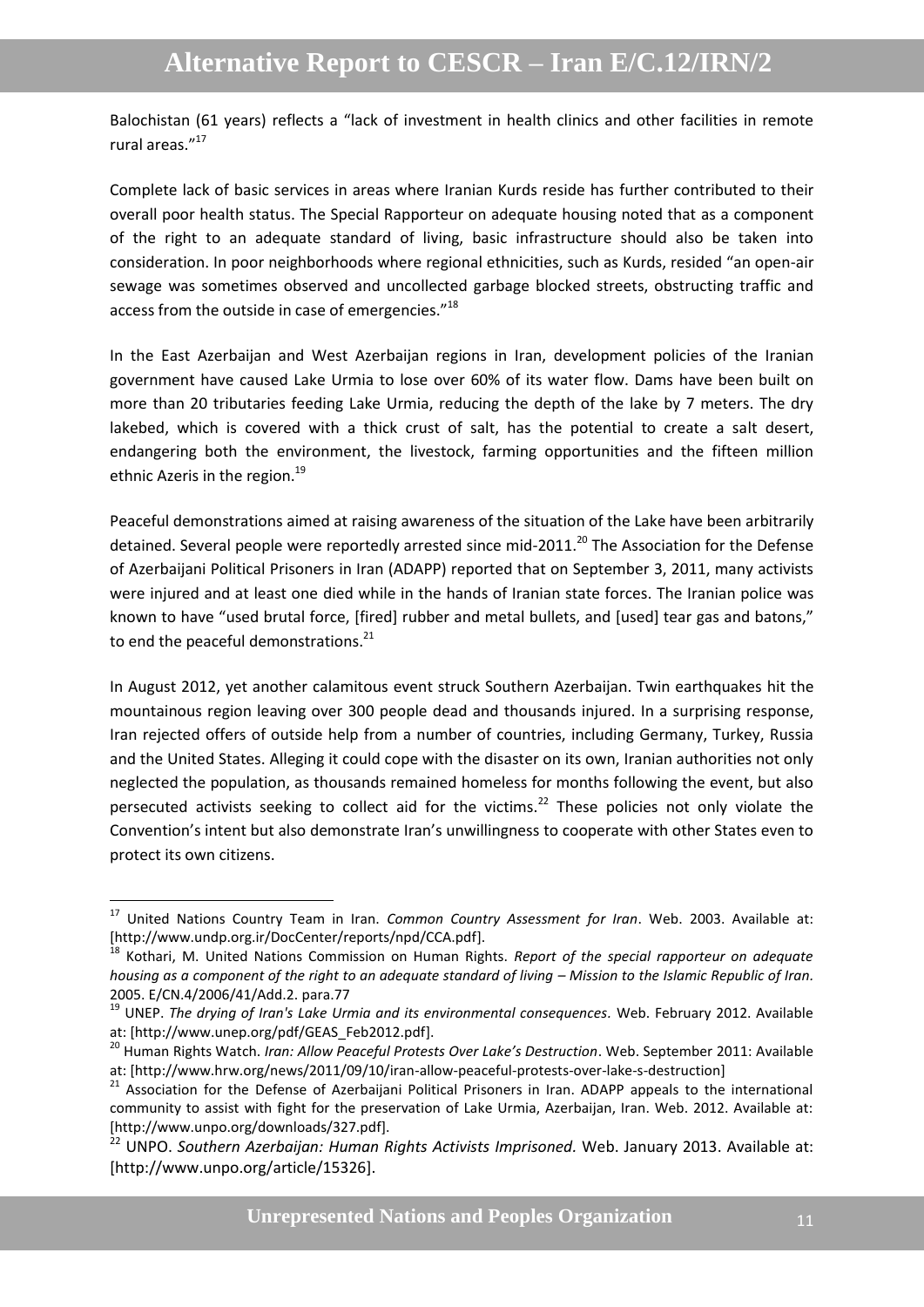#### <span id="page-11-0"></span>**Article 13 – Right to education**

1

**Article 13** *requests State Parties to "recognize the right of everyone to education. They agree that education shall be directed to the full development of the human personality and the sense of its dignity, and shall strengthen the respect for human rights and fundamental freedoms. They further agree that education shall enable all persons to participate effectively in a free society, promote understanding, tolerance and friendship among all nations and all racial, ethnic or religious groups, and further the activities of the United Nations for the maintenance of peace."*

Iran has a good history of promoting innovative programs to eradicate illiteracy. Nearly 80%<sup>23</sup> of the country's population can write and read. These figures represent a great development when compared to the situation 20 years ago. The only issue that still remains unaddressed is the denial of education to some of Iranian's minorities. Every child is required to study Farsi, the national language, before they are able to learn their own communal languages. Also, schools in minority regions often receive less government funding and dropout and illiteracy rates tend to be higher than the national average.<sup>24</sup>

According to the Iranian Constitution, in its article 15, the official language and script of Iran is Persian. This essentially means that official documents and text books must be written in this language. Regional and tribal languages may be used for local press and theoretically taught in schools. However, no government measures have been taken to facilitate the use and teaching of these languages in the Iranian educational system. On the contrary, government's restriction of minority languages remains an issue of concern. 25

The International Federation for Human Rights has reported that in Southern Azerbaijan continuous disregard for Azeri's culture and language has led to the publication of controversial cartoons in the government newspaper. The drawings, which were published in 2006, depicted cockroaches speaking Azeri Turkish<sup>26</sup>. Demonstrations soon led to very aggressive reaction from government forces. Hundreds were arrested and four people were killed.

Compounded with the lack of schools and educational programs in Azeri-Turkish or courses offering to teach the language, many ethnic Azeris are unable to read and write their Turkic Azeri language. Furthermore, Azeri activists have found it difficult to advocate for their mother tongue to be taught in schools. Several of them have been arrested and imprisoned, charged with "acting against the national security of the Islamic Republic and its territorial integrity."

In its Second Periodic Report to the ICESCR, submitted in 2009, Iran claims that there were at the time 216 Azeri language publications, including 10 periodicals<sup>27</sup>. Yet, ethnic Azeris say that in

<sup>23</sup> Index Mundi. *Literacy in Iran*. Web. 2012. Available at: [http://www.indexmundi.com/iran/literacy.html].

<sup>&</sup>lt;sup>24</sup> European Parliament. Situation of ethnic minorities in Iran. June 2012. 2012/2682(RSP). Available at: [http://www.europarl.europa.eu/document/activities/cont/201206/20120628ATT47832/20120628ATT47832E N.pdf].

<sup>25</sup> UNPO. *Iranian Kurdistan: Restriction On Use Of Minority Languages.* Web. January 2013. Available at: [http://www.unpo.org/article/15402].

<sup>26</sup> International Federation for Human Rights. *The Hidden Side of Iran: Discrimination against ethnic and religious minorities.* Web. 2011. Available at: [http://www.fidh.org/IMG/pdf/IrandiscrimLDDHI545a.pdf].

<sup>27</sup> Committee on Economic, Social and Cultural Rights. I*mplementation of the International Covenant on Economic, Social and Cultural Rights: Second Periodic Report submitted by States parties under Articles 16 and 17 of the Covenant, Islamic Republic of Iran.* 2009. E/C/12/IRN/2. para. 500.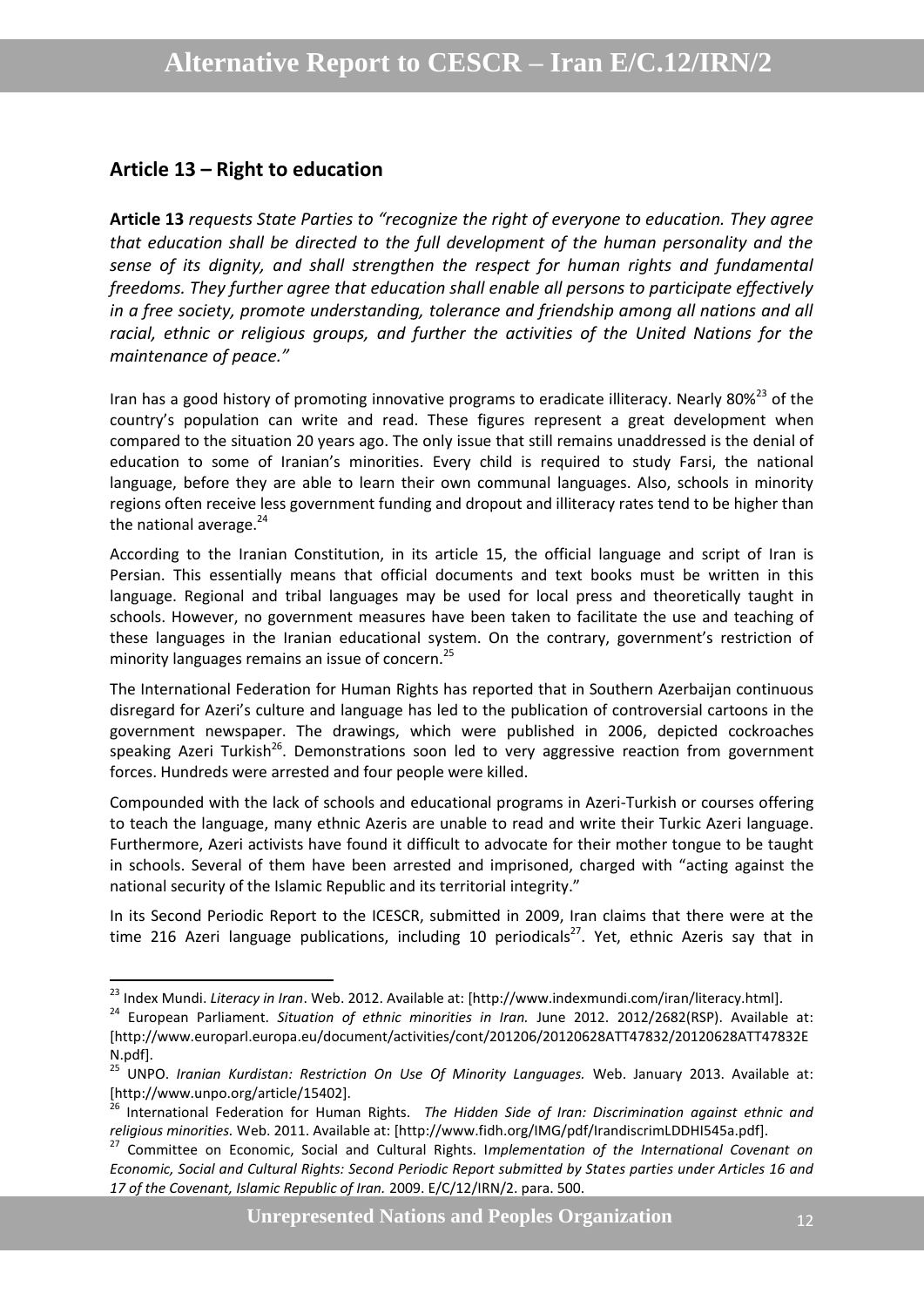practice, the Iranian government frequently closes down Azeri language publications and harasses Azeri publishing companies. Nearly 30 Azeri language journals were reportedly shut down between 2007 and 2009.<sup>28</sup>

Kurdish communities also report the lack of opportunities to study their mother language in Iranian schools. In 2007, Kurdish students at an event calling for the teaching of the Kurdish language stated, "As everyone knows, language is one of the most fundamental aspects of a nation's being. […] In today's multicultural climate in the world, based on the Universal Declaration of Human Rights and other humanitarian principles, every nation should have the right to develop and advance its language. Everyone agrees that every language could play a part in the process of human civilization." Organizers and participants of this event were arrested and subjected to long-term detention by Iranian police officials.<sup>29</sup>

Ahwazi Arab communities experience high drop-out rates specifically due to lack of education in their mother language. Ahwazi students drop out of schools at a rate of 30% at elementary level, 50% at secondary and 70% at high school. During the 2000-01 academic year, Arabs only represented 7% of 30,000 students at the University of Shaheed Chamran in Ahwaz City, even though Arabs are the majority population in the provincial capital. $30$ 

Also, in Sistan-Balochistan, Baloch communities face additional problems due to the lack of or the deteriorating conditions of the schools. Buildings are reportedly not very well maintained and the number of teachers is also not considered sufficient. Some classes are multi-grade and take place outside.<sup>31</sup> Beyond providing an inappropriate learning environment, some of the buildings may in fact endanger students because of their structural weakness. The subject of female education in this region has also remained controversial. Some families are reluctant to let girls attend school as the premises are far and often taught by men on military services.<sup>32</sup>

**.** 

<sup>28</sup> Association for the Defense of Azerbaijani Political Prisoners in Iran. *Azerbaijanis in Iran: A Human Rights Approach*. 2009. Available at:

<sup>[</sup>http://adapp.info/en/index.php?view=article&catid=36%3Aadapp&id=139%3Aazerbaijanis-in-iran-a-humanrights-approach&format=pdf&option=com\_content&Itemid=72]

<sup>29</sup> Amnesty International. *Iran: Human Rights Abuses Against the Kurdish Minority.* Web. 2008. Available at: [http://www.amnesty.org/en/library/asset/MDE13/088/2008/en/d140767b-5e45-11dd-a592 c739f9b70de8/mde130882008eng.pdf].

<sup>30</sup> Association for the Defense of Azerbaijani Political Prisoners in Iran. *Azerbaijanis in Iran: A Human Rights Approach*. Web. 2009. Available at:

<sup>[</sup>http://adapp.info/en/index.php?view=article&catid=36%3Aadapp&id=139%3Aazerbaijanis-in-iran-a-humanrights-approach&format=pdf&option=com\_content&Itemid=72].

<sup>31</sup> Amnesty International. *Iran: Human Rights Abuses Against the Baluchi Minority.* Web. 2007. Available at: [http://www.amnesty.org/en/library/asset/MDE13/104/2007/en/1463de4f-d370-11dd-a329- 2f46302a8cc6/mde131042007en.pdf]

 $32$  Idem.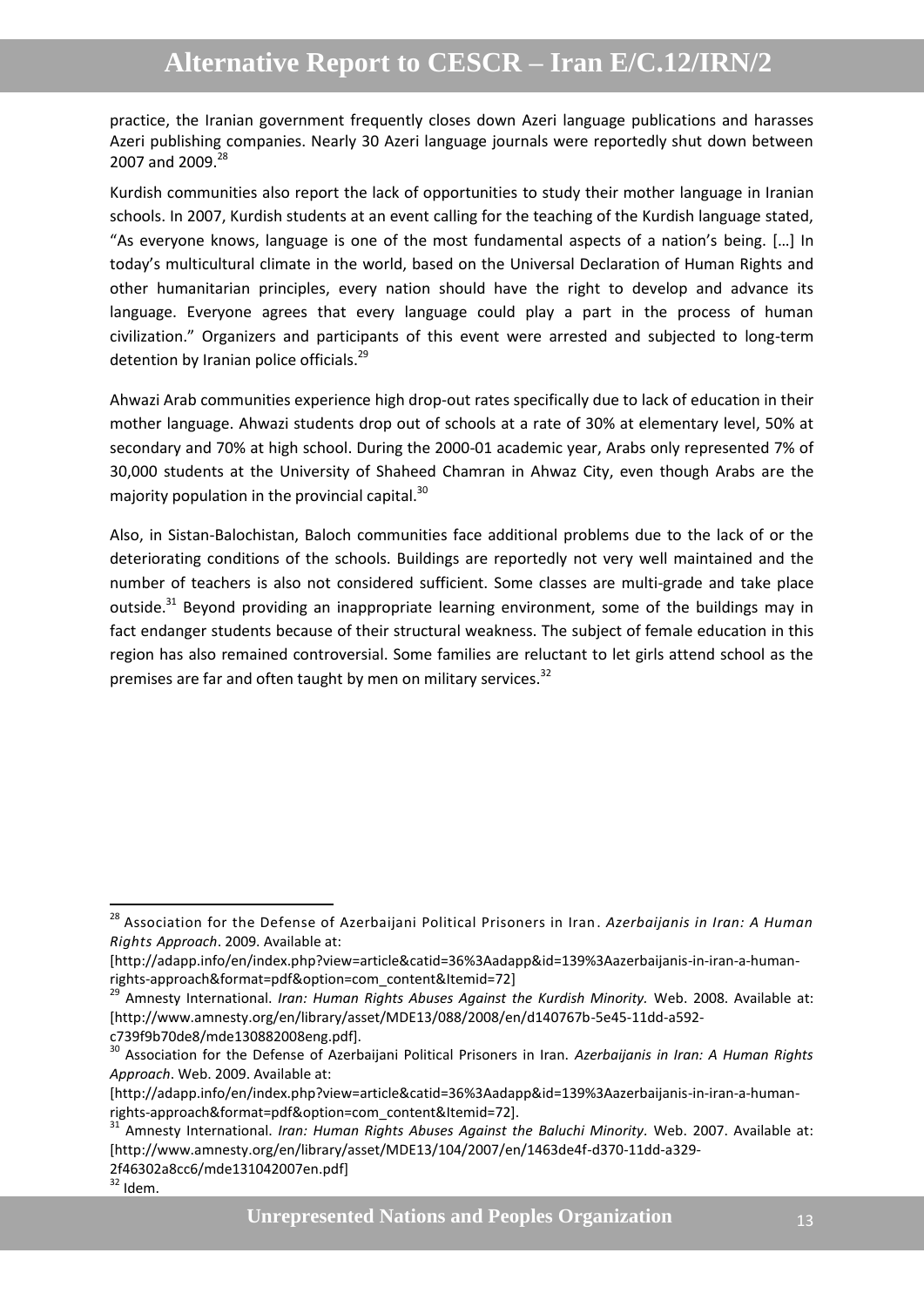### <span id="page-13-0"></span>**Section D: Recommendations**

The Unrepresented Nations and Peoples Organization strongly urges the Islamic Republic of Iran to consider the following recommendations:

*1. Formally recognize the Ahwazi Arabs, South Azerbaijani, Baloch, and Kurds as indigenous peoples, and respect the distinct rights to self-governance afforded to them by the United Nations Declaration on the Rights of Indigenous Peoples;*

*2. Endorse and ratify the United Nations Declaration on the Rights of Indigenous Peoples and ILO Convention 169;*

*3. Engage regional ethnic communities affected by resource extraction under the principles of free, prior and informed consent.*

*4. Accept a visit to the country by the Special Rapporteurs on violence against women, on the situation of human rights defenders, and on freedom of expression;*

*5. Ratify the Convention on the Elimination of All Forms of Discrimination against Women without reservation and bring national laws into conformity;*

*6. Stop the use of screening, such as the Gozinesh practice, that denies equal employment opportunities to certain categories of Iranians, including regional ethnicities and religious minorities. End the practice of refusing minorities the right to work on high and medium government jobs;*

*7. Immediately release labor and independent trade union activists imprisoned for peacefully advocating workers' rights;*

*8. Allow labor activists and trade unions to operate freely as outlined in Iranian law;*

*9. Provide information on poverty-alleviation programs specifically targeting regions and communities where regional ethnicities reside;*

*10. Ensure that profits from natural resources are reinvested in their respective communities;*

*11. Address the significant disparity in health and environmental standards between regions populated by regional ethnicities and ethnic Persians;*

*12. Take immediate action to end the deterioration of Lake Urmia and invite international and local stakeholders to offer solutions and assist in the coordination of relief efforts to natural disasters and other circumstances;*

13. End persecution of citizens peacefully advocating for improved health and environmental *standards;*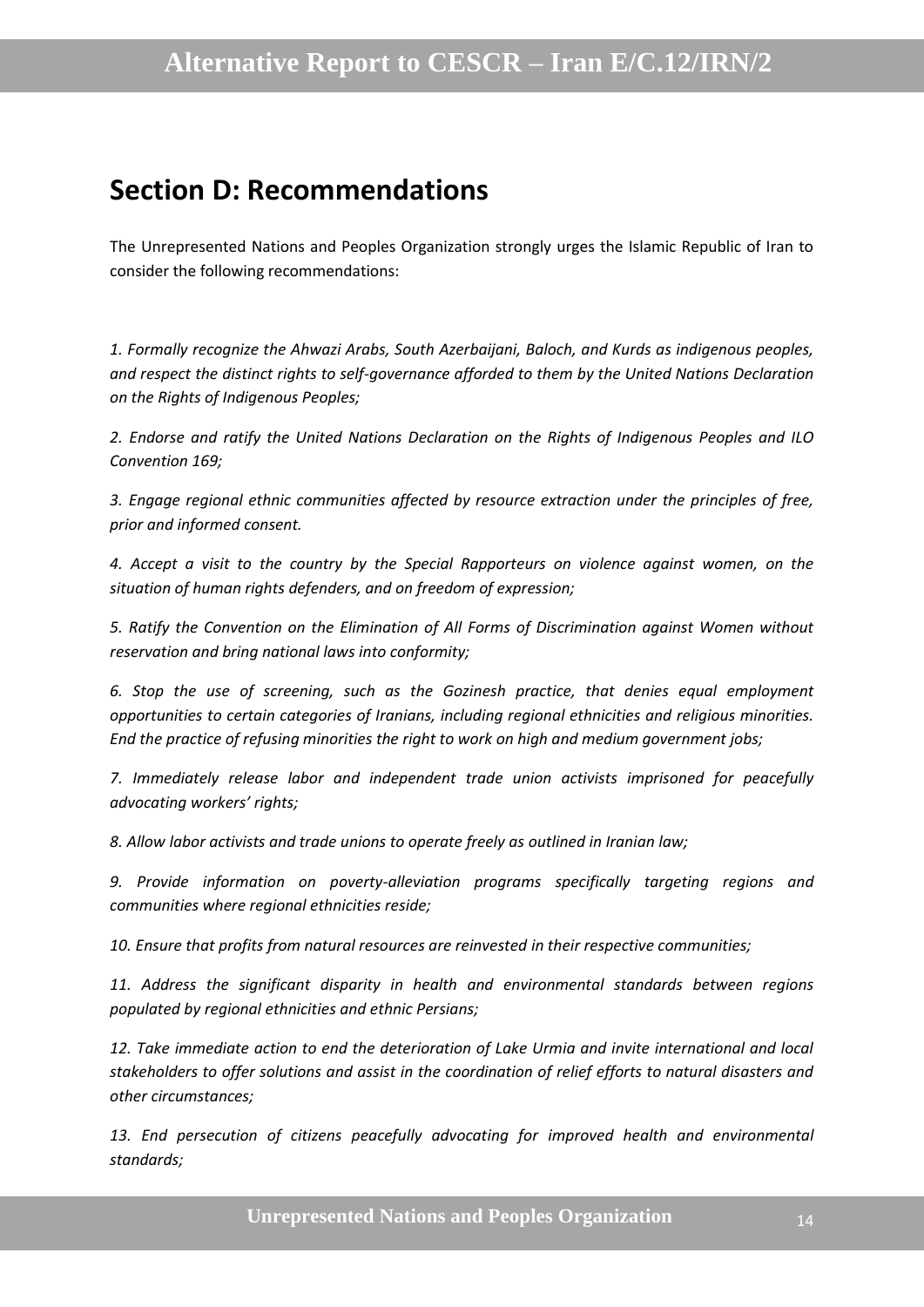*14. Guarantee education in minority languages, in accordance with Article 51 of the Iranian constitution;*

*15. Address the lack and poor quality of schools in regions where non-Persian minorities reside.*

*16. Take the necessary steps to provide safer conditions for female students to attend class.*